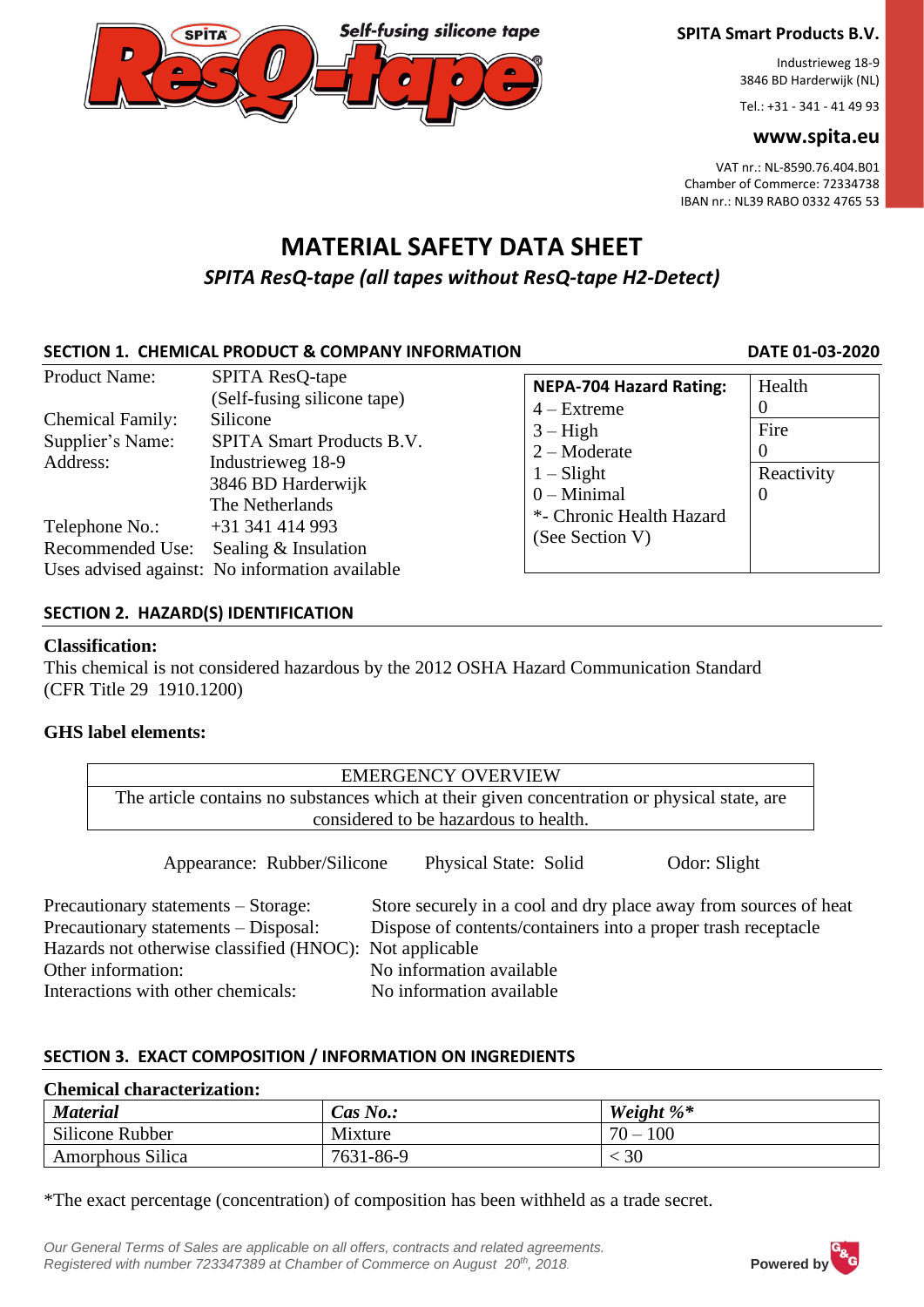

### **SPITA Smart Products B.V.**

Industrieweg 18-9 3846 BD Harderwijk (NL)

Tel.: +31 - 341 - 41 49 93

### **www.spita.eu**

VAT nr.: NL-8590.76.404.B01 Chamber of Commerce: 72334738 IBAN nr.: NL39 RABO 0332 4765 53

#### **SECTION 4. FIRST-AID MEASURES**

| Eye contact:  | No need for first aid is anticipated                                                  |
|---------------|---------------------------------------------------------------------------------------|
| Skin contact: | No need for first aid is anticipated                                                  |
| Inhalation:   | No need for first aid is anticipated                                                  |
| Ingestion:    | Rinse mouth immediately and drink plenty of water. Never give anything by mouth to an |
|               | unconscious person.                                                                   |

Most important symptoms and effects, both acute and declared: No information available Indication of any immediate medical attention and special treatment needed: Notes to physician: Treat symptomatically

### **SECTION 5. FIRE-FIGHTING MEASURES**

|                                             | Suitable extinguishing media in case of fire: Use a carbon dioxide or dry chemical extinguisher to extinguish as<br>well as media which are appropriate to local circumstances and |
|---------------------------------------------|------------------------------------------------------------------------------------------------------------------------------------------------------------------------------------|
| Unsuitable extinguishing media:             | the surrounding environment.<br><b>CAUTION:</b> Use of water spray when fighting fire may be<br>insufficient.                                                                      |
| Specific hazards arising from the chemical: | No information available.                                                                                                                                                          |
| Hazardous combustion products:              | Carbon oxides.                                                                                                                                                                     |
| Explosion data:                             |                                                                                                                                                                                    |
| Sensitivity to mechanical impact:           | NO.                                                                                                                                                                                |
| Sensitivity to static discharge:            | NO.                                                                                                                                                                                |
| Protective equipment and precaution         |                                                                                                                                                                                    |
| measures for firefighters:                  | As in any fire, wear self-contained breathing apparatus pressure-<br>demand, MSHA/NIOSH (approved or equivalent) and full body<br>protective gear.                                 |

#### **SECTION 6. ACCIDENTAL RELEASE MEASURES**

| Personal precautions:                                   | Not applicable |
|---------------------------------------------------------|----------------|
| Other information:                                      | Not applicable |
| Environmental precautions:                              | Not applicable |
| Methods for containment and cleaning up: Not applicable |                |

#### **SECTION 7. HANDLING AND STORAGE**

| Handling:              | This product is considered to be an article which does not release<br>or otherwise result in exposure to a hazardous chemical under<br>normal use conditions. Use good industrial hygiene and wash<br>hands before and after use. |
|------------------------|-----------------------------------------------------------------------------------------------------------------------------------------------------------------------------------------------------------------------------------|
| Storage:               | Store securely in a cool and dry place away from sources of heat                                                                                                                                                                  |
| Incompatible products: | No special storage requirements.                                                                                                                                                                                                  |

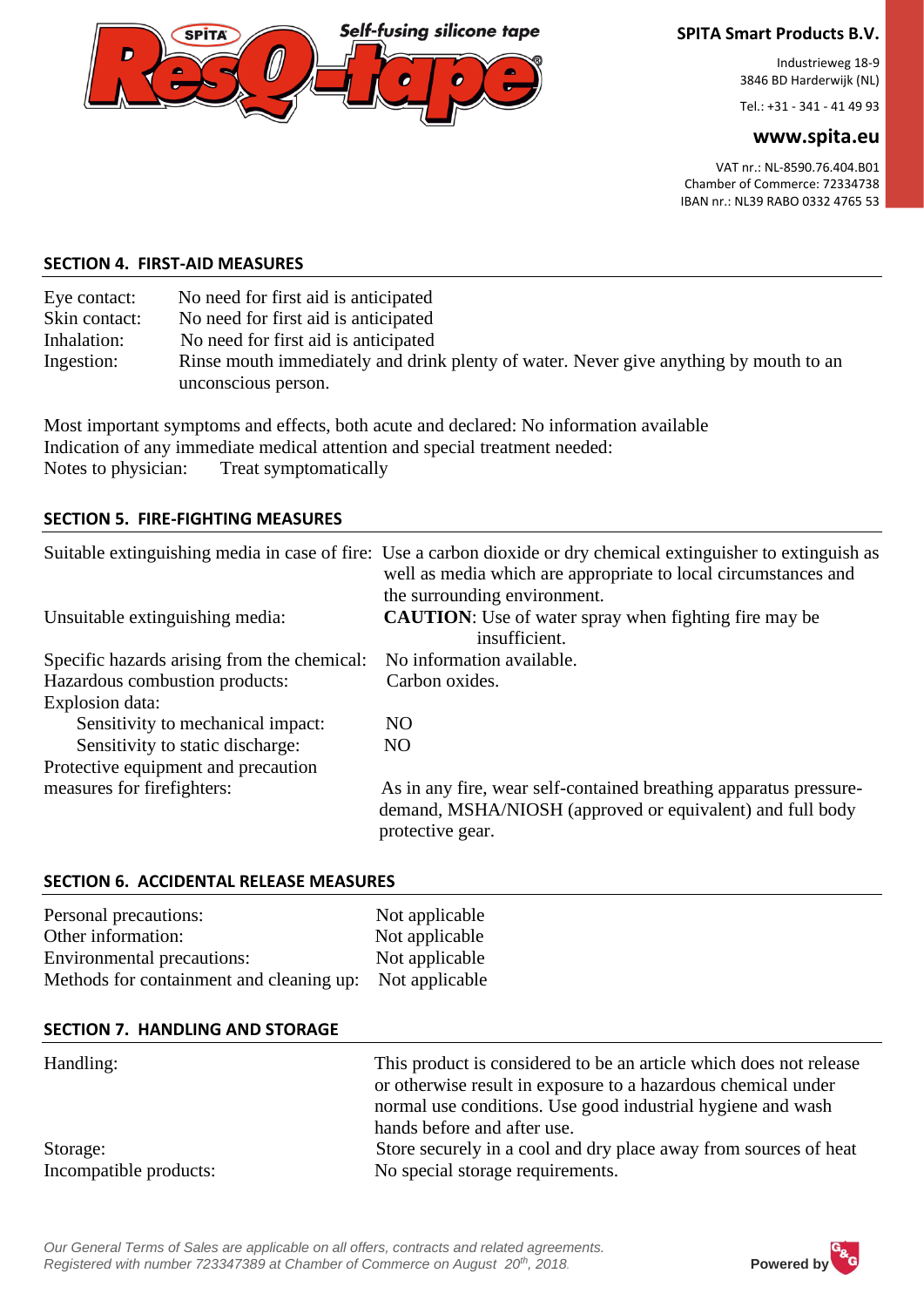**SPITA Smart Products B.V.**

Industrieweg 18-9 3846 BD Harderwijk (NL)

Tel.: +31 - 341 - 41 49 93

#### **www.spita.eu**

VAT nr.: NL-8590.76.404.B01 Chamber of Commerce: 72334738 IBAN nr.: NL39 RABO 0332 4765 53

### **SECTION 8. EXPOSURE CONTROLS / PERSONAL PROTECTION**

This product is considered to be an article which does not release or otherwise result in exposure to a hazardous chemical under normal use conditions. There are no recommendations nor requirements for engineering controls or personal protective equipment (PPE).

**Self-fusing silicone tape** 

#### **SECTION 9: PHYSICAL & CHEMICAL PROPERTIES**

**SPITA** 

| <b>Physical state:</b>         | Solid             | Odor:                                                               | Slight                   |
|--------------------------------|-------------------|---------------------------------------------------------------------|--------------------------|
| Appearance:                    | Silicone rubber   | Odor threshold:                                                     | No information available |
| <b>Melting/freezing point:</b> | No data available | pH:                                                                 | No data available        |
| Flash point:                   | No data available | Boiling point / range:                                              | No data available        |
| <b>Flammability:</b>           | No data available | <b>Evaporation rate:</b>                                            | No data available        |
| Vapor pressure:                | No data available | <b>Upper flammability limit</b>                                     | No data available        |
| Vapor density:                 | No data available | Lower flammability limit                                            | No data available        |
| <b>Specific gravity:</b>       | 1.15              | <b>Water solubility:</b>                                            | No data available        |
| Solubility in other solvents:  | No data available | <b>Partition coefficient:</b>                                       | n-octanol/water          |
| Auto ignition temperature:     | No data available | <b>Decomposition temperature:</b>                                   | No data available        |
| Kinematic viscosity:           | No data available | <b>Dynamic viscosity:</b>                                           | No data available        |
| <b>Explosive properties:</b>   | No data available | <b>Oxidizing properties:</b>                                        | No data available        |
| Softening point:               | No data available | VOC content (%):                                                    | No data available        |
| <b>Particle Size</b>           | Trade secret      | Particle size distribution:                                         | Trade secret             |
| Colour:                        |                   | Black, white, clear, grey, red, blue, green, yellow, brown, orange. |                          |

### **SECTION 10. STABILITY & REACTIVITY**

| Reactivity:                         | Considered non-reactive                     |
|-------------------------------------|---------------------------------------------|
| Chemical stability:                 | Stable under recommended storage conditions |
| Possibility of hazardous reactions: | None under normal processing                |
| Hazardous polymerization:           | Hazardous polymerization does not occur     |
| Conditions to avoid:                | None known based on information supplies    |
| Incompatible materials:             | None known based on information supplies    |
| Hazardous decomposition products:   | Carbon oxides                               |

#### **SECTION 11. TOXICOLOGICAL INFORMATION**

| Product information:                  |                                                                   |
|---------------------------------------|-------------------------------------------------------------------|
| Inhalation:                           | Specific test data for the substance or mixture is not available. |
| Eye contact:                          | Specific test data for the substance or mixture is not available. |
| Skin contact:                         | Specific test data for the substance or mixture is not available. |
| Ingestion:                            | Specific test data for the substance or mixture is not available. |
| Information on toxicological effects: |                                                                   |
| Symptoms:                             | No information available.                                         |
| Sensitization:                        | No information available.                                         |
| Mutagenic effects:                    | No information available.                                         |
| Carcinogenicity:                      | In article form used under normal conditions, does not present a  |
|                                       | health hazard.                                                    |

#### **Numerical measures of toxicity product information:** The following values are calculated based on chapter 3.1 of the GHS document: NOT applicable

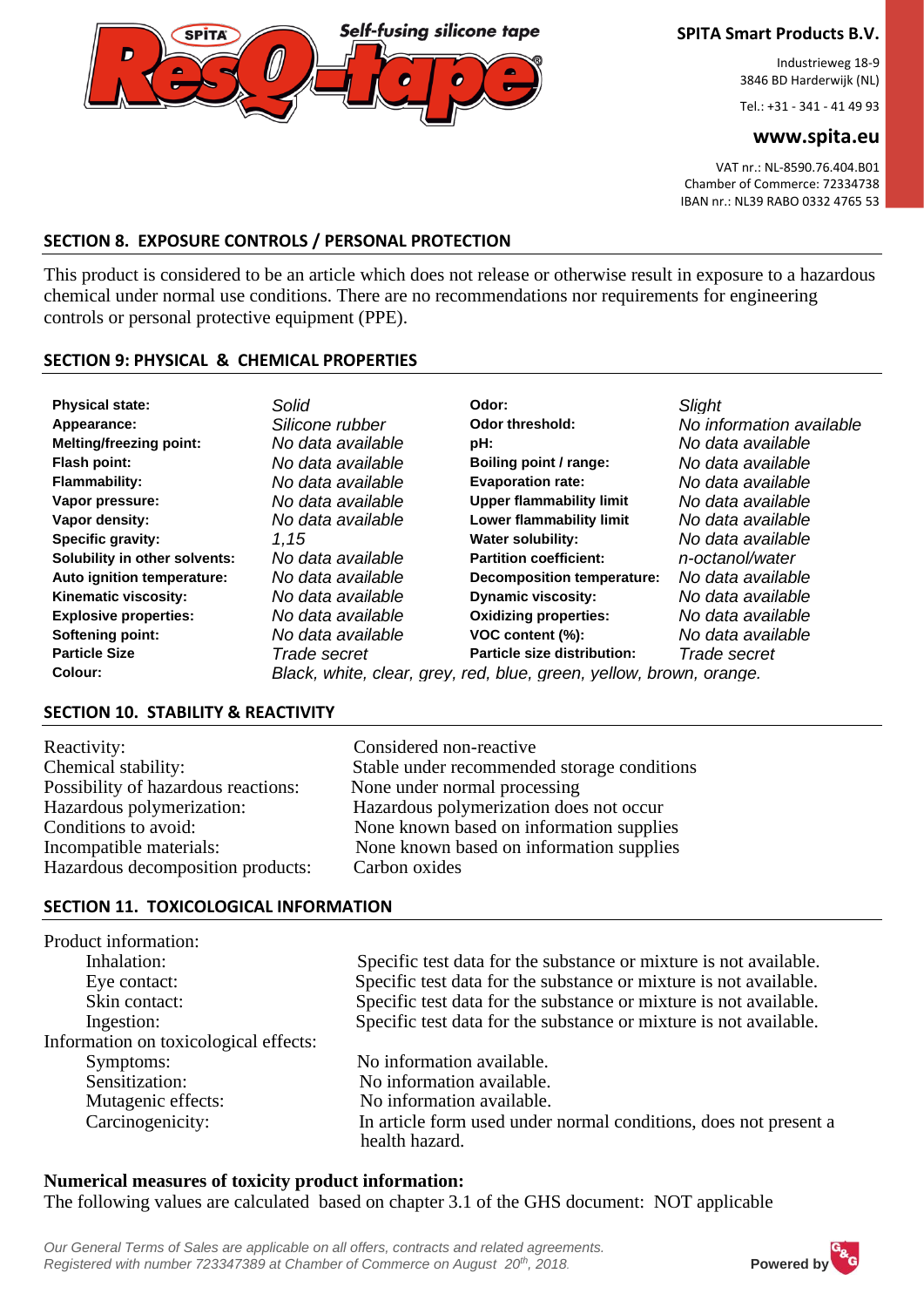**Self-fusing silicone tape** 

### **SPITA Smart Products B.V.**

Industrieweg 18-9 3846 BD Harderwijk (NL)

Tel.: +31 - 341 - 41 49 93

#### **www.spita.eu**

VAT nr.: NL-8590.76.404.B01 Chamber of Commerce: 72334738 IBAN nr.: NL39 RABO 0332 4765 53

### **SECTION 12. ECOLOGICAL INFORMATION**

### **Eco toxicity**

*The environmental impact of this product has not been fully investigated. This article is expected to present a low environmental risk either because use and disposal are unlikely to result in a significant release of components to the environment due to its solid form, or because the components that may be released are expected to have little to no environmental impact.*

| Persistence and degradability: | No information available |
|--------------------------------|--------------------------|
| Other adverse effects:         | No information available |

### **SECTION 13. DISPOSAL INFORMATION**

Dispose of article waste and packaging in a proper trash receptacle.

### **SECTION 14. TRANSPORT INFORMATION**

This article is not regulated per U.S. DOT, IATA or IMO.

## **SECTION 15. REGULATORY INFORMATION**

# *INTERNATIONAL INVENTORIES*

TSCA – United States Toxic Substances Control Act Section 8 (b) Inventory: YES

# *US FEDERAL REGULATIONS*

# **SARA 313**

Section 313 of Title III of the Superfund Amendments and Reauthorization Act of 1986 (SARA). This article does not contain chemicals in a physical state that are subject to the reporting requirements of the Act and Title 40 of the Code of Federal Regulations, Part 372.

# **SARA 311/312 Hazard Categories**

| Acute health hazard               | No. |
|-----------------------------------|-----|
| Chronic health hazard             | No  |
| Fire hazard                       | No  |
| Sudden release of pressure hazard | No  |
| Reactive hazard                   | Nο  |

# **CLEAN WATER ACT**

This product does not contain any substances regulated as pollutants pursuant to the Clean Water Act (40 CFR 122.21 and 40 CFR 122 42).

# **CERCLA**

This material as supplied does not contain any substances regulated as hazardous substances under the Comprehensive Environmental Response Compensation and Liability Act (CERCLA) (40 CFR 302) of the